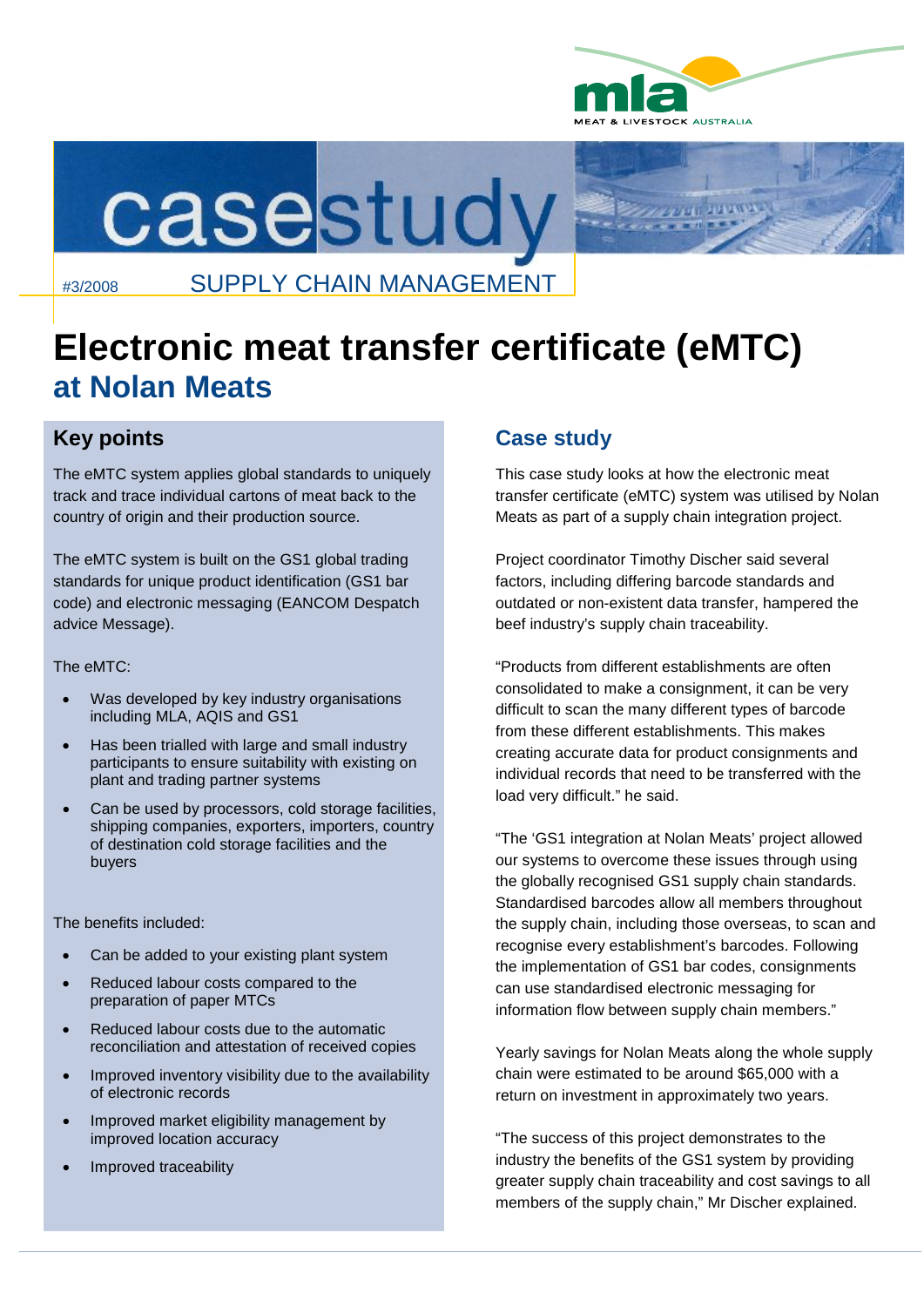#### **Background**

Most of the export meat industry utilise computer based inventory systems. These systems are used to generate waybills and other transfer documents. Quite a number are sending electronic messages containing the relevant information about the consignment to the receiving establishment. AQIS has long recognised the benefit to industry in terms of both improved efficiency and better integrity that an integrated approach brings to the supply chain. Part of this recognition is allowing industry to integrate and automate the Meat Transfer Certificate process.

To facilitate this AQIS has been involved in the industry funded Meat and Livestock Australia project dealing with supply chain and traceability issues. The result of this work was the development of the electronic meat transfer certificate process, the "eMTC".

#### **How the eMTC is used**

The eMTC system is directly used by processors, cold storage facilities, shipping companies, exporters, importers, country of destination cold storage facilities and finally the buyers.

Indirectly the regulatory authorities use the eMTC to validate the details and contents of consignment by being able to verify each and every carton uniquely by reconciling to the export documentation. The key to the success of the new system is the application of GS1 bar coding and classification.

#### **Challenges to implement the eMTC**

Nolan Meats need to address the following issues:

- Labels needed to be redesigned to provide for the larger bar code
- New labels would be required for both slaughter floor (hanging labels) and boning room (carton labels)
- New GS1 product codes needed to be determined
- Software needed to be modified and upgraded to handle the new codes and the co-existence of the original and new codes
- New printers required to print the new labels
- Staff training in the new systems and codes would be required to ensure a smooth implementation

The change in the bar codes on the labels was significant with the new GS1 barcodes carrying 44 numbers compared with the 16 numbers in the non-GS1 bar codes requiring finer lines to fit onto the labels.

There was concern with the ability to read the GS1 bar codes without error at the same rate the old bar codes and on this basis the bar codes were made wider, new printers installed and an extensive program of testing undertaken.

With the new GS1 bar codes, systems and labels in place the company was ready to move on to implementing EANCOM systems for messaging and communicating between systems on different sites and with other companies.

The ultimate goal of the new system was to allow Nolan Meats to replace the paper based system with a wholly electronic system and to do this a number of the documents needed to be redesigned to fit the new systems and provide traceability for the product through the supply chain.

With the implementation of electronic messaging at Nolan Meats the flow of information is much faster, allowing data to be sent ahead of loads and removing double data entry from the supply chain.

#### **eMTC details**

The Electronic Meat Transfer Certificate (eMTC) system works by recording the required MTC information by the consignor (sender). The information is then sent electronically to both the consignee, AQIS central recording systems and where relevant to the nominated AQIS on-plant email address. A "look a like" MTC form can be printed to accompany the consignment and/ or for record keeping.

When the consignee (receiver) receives the physical shipment the consignee checks it against the eMTC and if all is correct generates a receipt message. This message is automatically emailed back to the consignor (sender) and the AQIS officer.

The eMTC system uses the EANCOM Despatch Advice message for the consignment details and the EANCOM Receiving Advice message for the proof of delivery.

For security purposes the function to create an eMTC specific GS1 EANCOM Despatch Advice is password protected.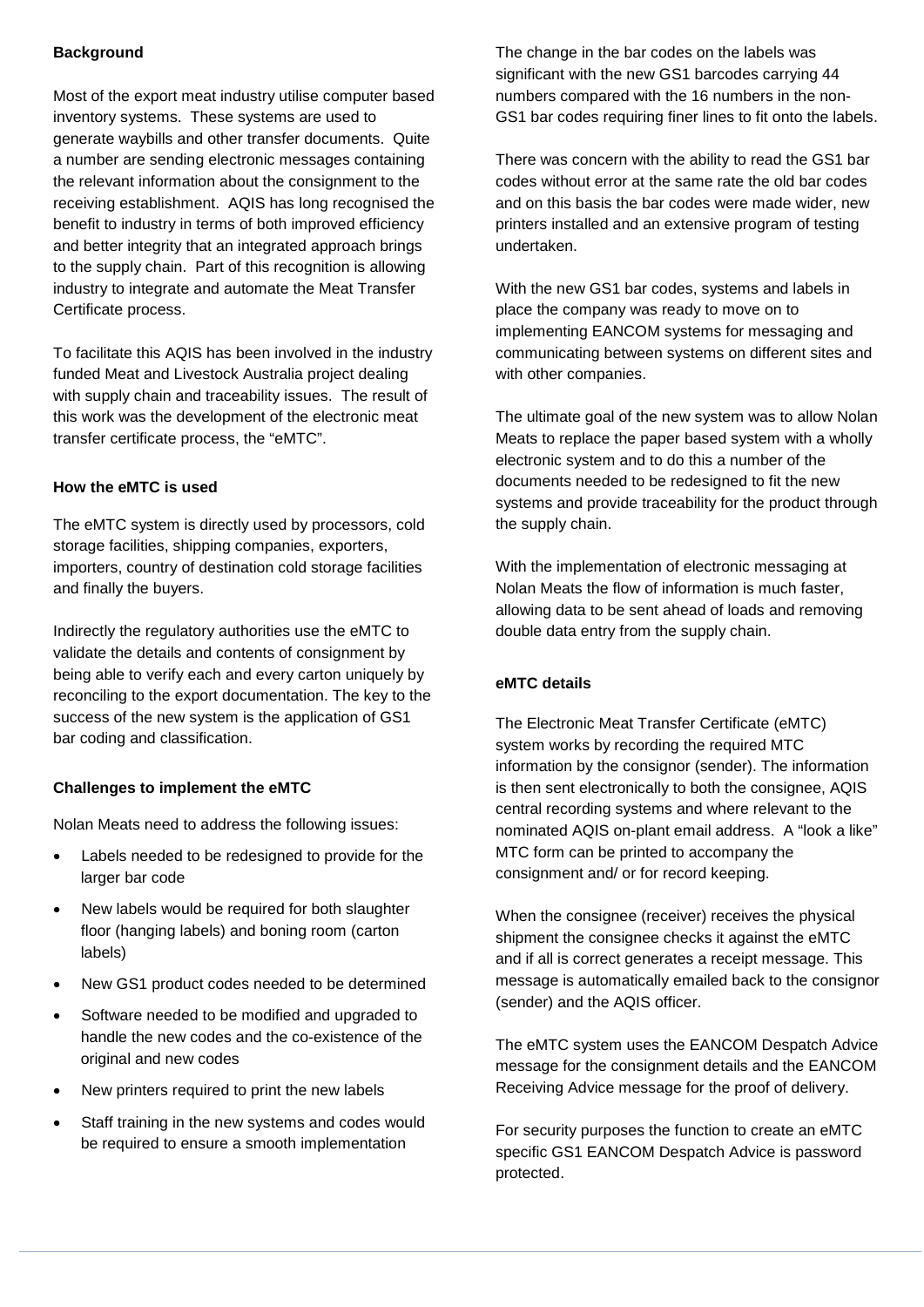## eMTC System



Outstanding Receipts Report

#### GS1 registration

For the eMTC system to work correctly through the whole supply chain and logistic channels requires each organisation that creates and uses eMTC to have a registration with GS1 Australia. GS1 Australia is part of GS1 International which is the global organisation responsible for numbering, bar coding and electronic messaging for trade and commerce. To obtain more information and to apply for a company registration, go to:

[http://www.gs1au.org/\\_hom](http://www.gs1au.org/_home.asp)e.asp

#### **Summary**

To implement the eMTC system in your organisation, you need to:

- ð· Obtain GS1 Registration
- ð· Integrate the eMTC function into your existing onplant systems (System vendors should contact MLA for additional requirements)
- ð· Start using GS1 Bar code printing/ scanning
- ð· Update your approved arrangements with AQIS

For more information on utilising the GS1 system along the red meat supply chain please refer to the following documents available from MLA:

- ð· Guide to Information Standards € Numbering, bar coding and eMessaging for the Australian Read Meat Industry
- ð· Australian Red Meat Industry Technical Fact Sheet € Variable Weight Carcase Label
- ð· Australian Red Meat Industry Technical Fact Sheet € Variable Weight Carton Label
- ð· Australian Red Meat Industry Technical Fact Sheet €Pallet Label
- ð· Australian Red Meat Industry Technical Fact Sheet € the electronic Meat Transfer Certificate (eMTC)
- ð· Australian Red Meat Industry Technical Fact Sheet € the electronic Messaging for Cattle and Sheep National Vendor Declaration (eDEC) System
- ð· Australian Red Meat Industry supply chain information standards projects example cost benefits